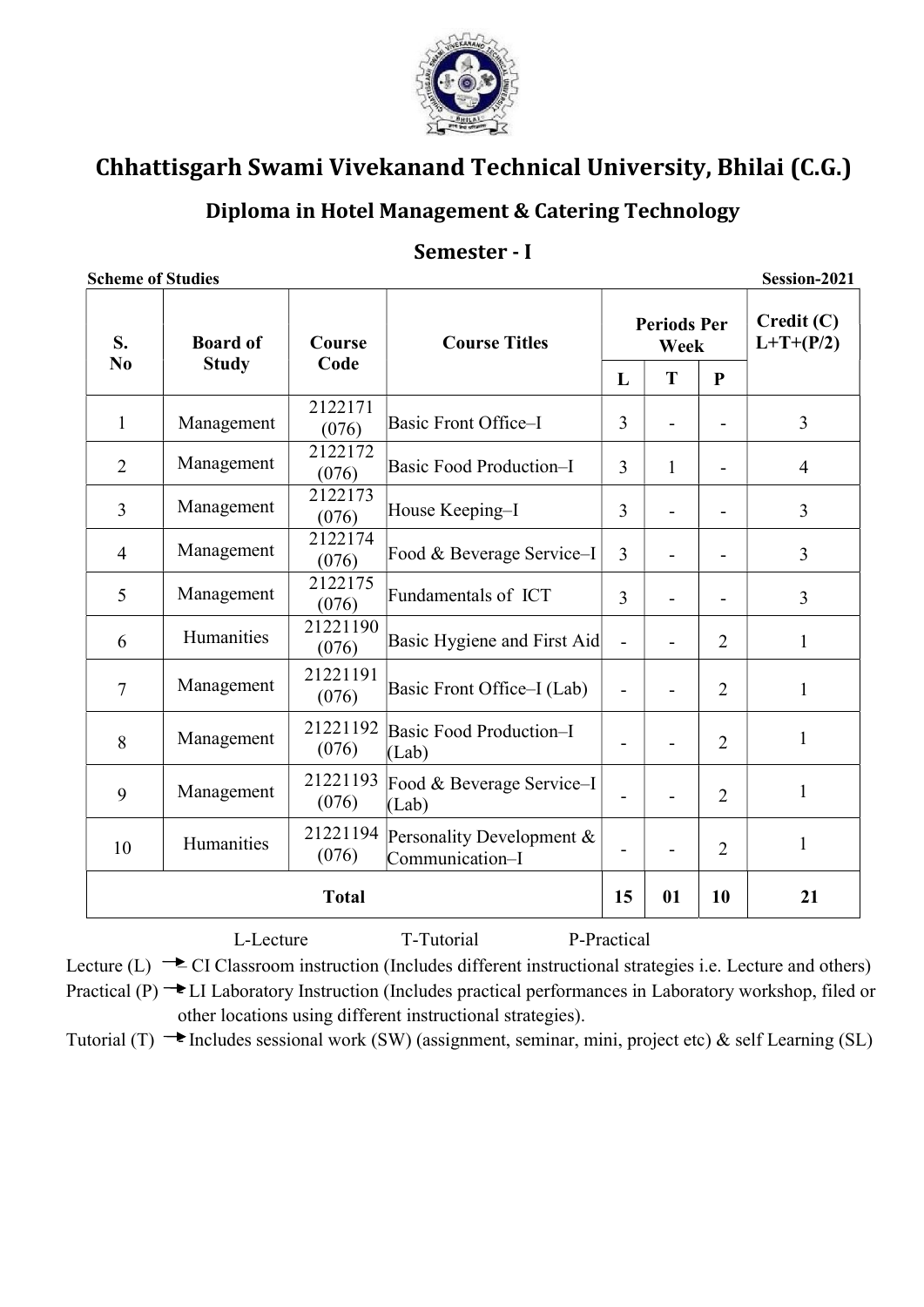

### Diploma in Hotel Management & Catering Technology

### Semester - I

|                | <b>Scheme of Examination</b><br>Session-2021 |                   |                                              |                              |                          |                          |                          |                |                              |  |
|----------------|----------------------------------------------|-------------------|----------------------------------------------|------------------------------|--------------------------|--------------------------|--------------------------|----------------|------------------------------|--|
|                | <b>Board of</b><br><b>Study</b>              | Course<br>Code    | <b>Course Titles</b>                         | <b>Scheme of Examination</b> |                          |                          |                          |                |                              |  |
| S.<br>No       |                                              |                   |                                              | <b>Theory</b>                |                          |                          | Practical                |                | <b>Total</b><br><b>Marks</b> |  |
|                |                                              |                   |                                              | <b>ESE</b>                   | <b>CT</b>                | <b>TA</b>                | <b>ESE</b>               | <b>TA</b>      |                              |  |
| $\mathbf{1}$   | Management                                   | 2122171<br>(076)  | Basic Front Office-I                         | 70                           | 20                       | 30                       | $\overline{\phantom{m}}$ | $\overline{a}$ | 120                          |  |
| $\overline{2}$ | Management                                   | 2122172<br>(076)  | <b>Basic Food Production-I</b>               | 70                           | 20                       | 30                       |                          | $\overline{a}$ | 120                          |  |
| $\overline{3}$ | Management                                   | 2122173<br>(076)  | House Keeping-I                              | 70                           | 20                       | 30                       |                          | $\overline{a}$ | 120                          |  |
| $\overline{4}$ | Management                                   | 2122174<br>(076)  | Food & Beverage<br>Service-I                 | 70                           | 20                       | 30                       |                          |                | 120                          |  |
| 5              | Management                                   | 2122175<br>(076)  | Fundamentals of ICT                          | 70                           | 20                       | 30                       |                          | $\overline{a}$ | 120                          |  |
| 6              | Humanities                                   | (076)             | 21221190 Basic Hygiene and First<br>Aid      |                              |                          |                          | 30                       | 50             | 80                           |  |
| $\overline{7}$ | Management                                   | 21221191<br>(076) | Basic Front Office-I<br>(Lab)                |                              | $\blacksquare$           | $\overline{\phantom{a}}$ | 30                       | 50             | 80                           |  |
| 8              | Management                                   | 21221192<br>(076) | Basic Food Production-I<br>(Lab)             |                              | $\overline{\phantom{a}}$ |                          | 30                       | 50             | 80                           |  |
| 9              | Management                                   | (076)             | 21221193 Food & Beverage<br>Service-I (Lab)  |                              |                          |                          | 30                       | 50             | 80                           |  |
| 10             | Humanities                                   | 21221194<br>(076) | Personality Development<br>& Communication-I |                              | $\blacksquare$           |                          | 30                       | 50             | 80                           |  |
|                |                                              | <b>Total</b>      |                                              | 350                          | 100                      | 150                      | 150                      | 250            | 1000                         |  |

ESE : End Semester Examination, CT : Class Test, TA : Teachers Assessment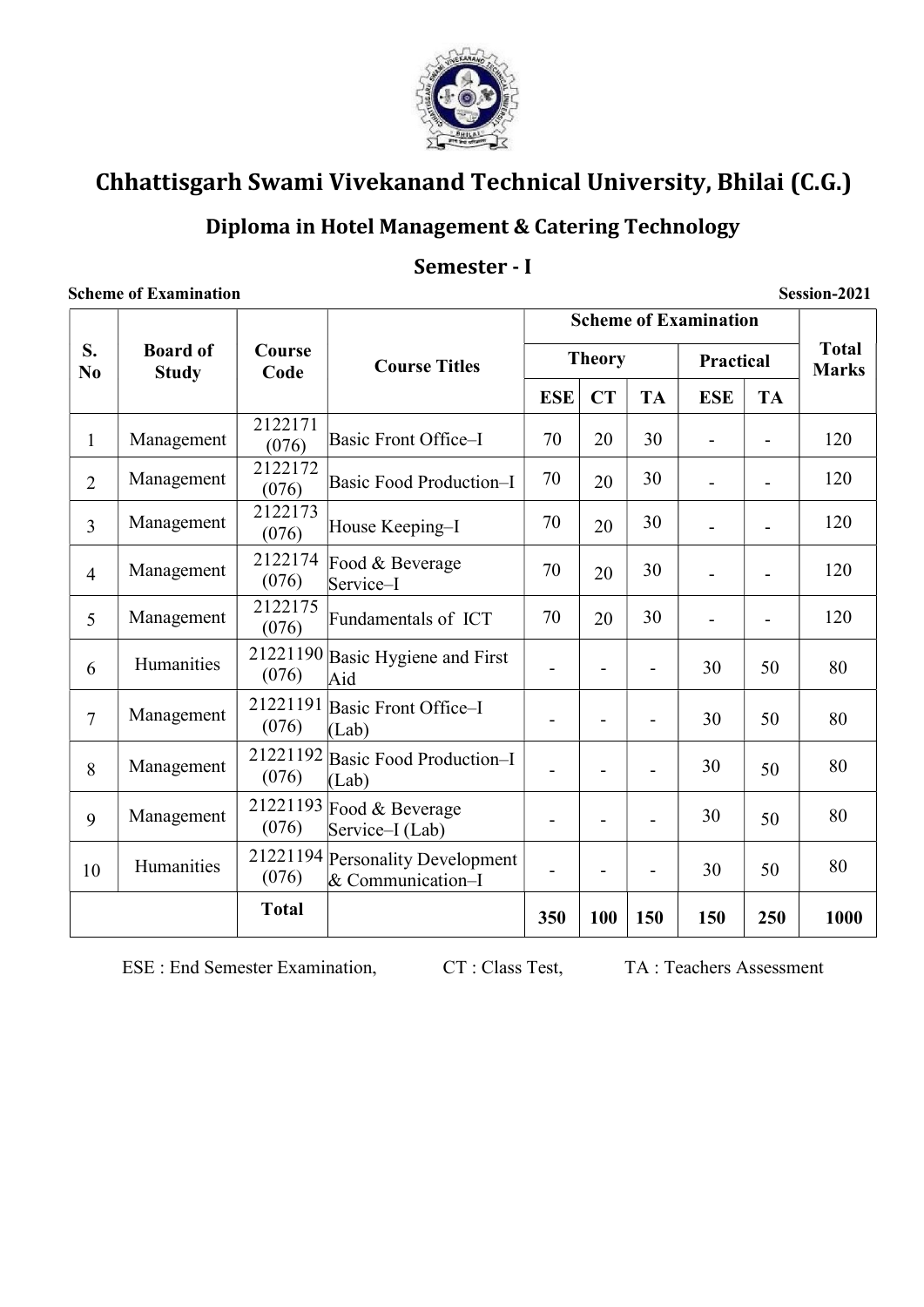

### Diploma in Hotel Management & Catering Technology

#### Semester – II

Scheme of Studies Session-2021

| S.             | <b>Board of</b><br><b>Study</b> | Course<br>Code   |                                               |   | <b>Periods Per Week</b> | Credit(C)<br>$L+T+(P/2)$ |                |
|----------------|---------------------------------|------------------|-----------------------------------------------|---|-------------------------|--------------------------|----------------|
| No.            |                                 |                  | <b>Subject</b>                                | L | T                       | $\mathbf{P}$             |                |
| $\mathbf{1}$   | Management                      | 2122271<br>(076) | Basic Front Office-II                         | 3 |                         |                          | $\overline{3}$ |
| $\overline{2}$ | Management                      | 2122272<br>(076) | Basic Food Production-II                      | 3 | $\mathbf{1}$            |                          | $\overline{4}$ |
| $\overline{3}$ | Management                      | 2122273<br>(076) | House Keeping-II                              | 3 |                         |                          | 3              |
| $\overline{4}$ | Management                      | 2122274<br>(076) | Food & Beverage Service-II                    | 3 |                         |                          | 3              |
| 5              | Management                      | 2122275<br>(076) | Food Science & Nutrition                      | 3 |                         |                          | 3              |
| 6              | Management                      | 2122290<br>(076) | Basic Front Office–II (Lab)                   |   |                         | $\overline{2}$           | $\mathbf{1}$   |
| $\overline{7}$ | Management                      | 2122291<br>(076) | Basic Food Production-II<br>(Lab)             |   |                         | $\overline{2}$           | $\mathbf{1}$   |
| 8              | Management                      | 2122292<br>(076) | House Keeping–II (Lab)                        |   |                         | $\overline{2}$           | $\mathbf{1}$   |
| 9              | Management                      | 2122293<br>(076) | Food & Beverage Service–II<br>(Lab)           |   |                         | $\overline{2}$           | $\mathbf{1}$   |
| 10             | Humanities                      | 2122294<br>(076) | Personality Development &<br>Communication-II |   |                         | $\overline{2}$           | 1              |
| <b>Total</b>   |                                 |                  |                                               |   | 01                      | 10                       | 21             |

L-Lecture T-Tutorial P-Practical Lecture (L)  $\rightarrow$  CI Classroom instruction (Includes different instructional strategies i.e. Lecture and others) Practical  $(P) \rightarrow L$ I Laboratory Instruction (Includes practical performances in Laboratory workshop, filed or

other locations using different instructional strategies).

Tutorial (T)  $\rightarrow$  Includes sessional work (SW) (assignment, seminar, mini, project etc) & self Learning (SL)